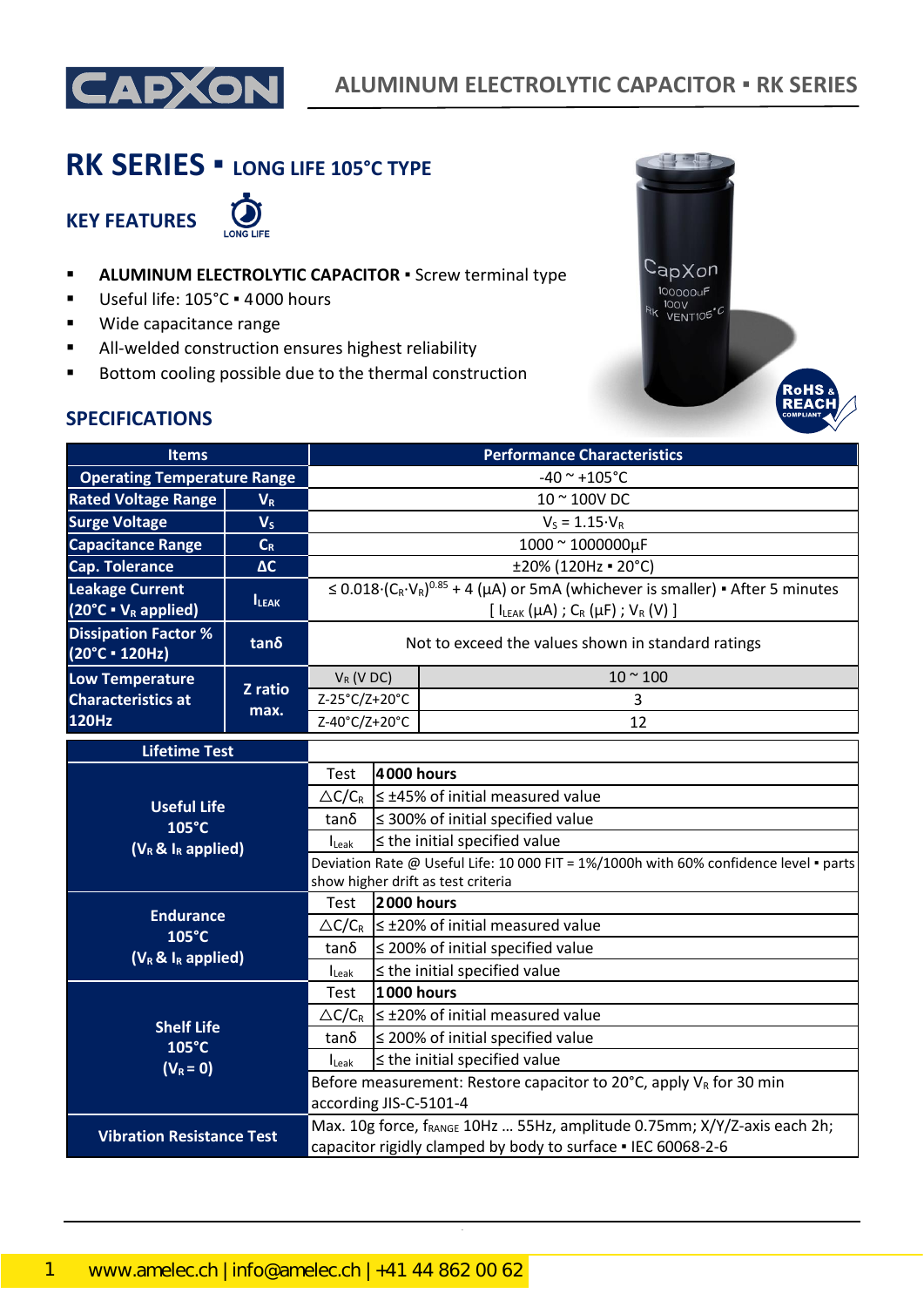

|            |           |                |      | Typ. ESR           |                        | Max. ESR<br>$I_R$ • Max. |                       |                           |  |
|------------|-----------|----------------|------|--------------------|------------------------|--------------------------|-----------------------|---------------------------|--|
| $V_R$      | $C_R$     | øD             | L    | tanδ%<br>$(+20°C)$ | +20°C ·                | +20°C =                  | <b>Ripple Current</b> |                           |  |
| (V)        | $(\mu F)$ | (mm)           | (mm) | (120Hz)            | 120Hz                  | 120Hz                    | +105°C - 120Hz        | <b>CapXon Part Number</b> |  |
|            |           |                |      |                    | $\overline{(m\Omega)}$ | $(m\Omega)$              | (mA rms)              |                           |  |
|            | 27000     | 35             | 50   | 75                 | 20                     | 37                       | 4900                  | RK273M010P500             |  |
|            | 33000     | 35             | 50   | 75                 | 15                     | 30                       | 5100                  | RK333M010P500             |  |
|            | 39000     | 35             | 60   | 75                 | 13                     | 26                       | 5900                  | RK393M010P600             |  |
|            | 47000     | 35             | 80   | 75                 | 12                     | 21                       | 7100                  | RK473M010P800             |  |
|            | 56000     | 75<br>35<br>80 |      | 12                 | 18                     | 8000                     | RK563M010P800         |                           |  |
|            | 68000     | 35             | 100  | 75                 | 10                     | 18                       | 8500                  | RK683M010PA00             |  |
|            | 68000     | 51             | 80   | 100                | 10                     | 20                       | 8500                  | RK683M010R800             |  |
|            | 82000     | 35             | 100  | 75                 | 8                      | 17                       | 8900                  | RK823M010PA00             |  |
|            | 100000    | 35             | 120  | 75                 | 8                      | 16                       | 10700                 | RK104M010PA20             |  |
|            | 100000    | 51             | 80   | 100                | 8                      | 16                       | 10700                 | RK104M010R800             |  |
| 10         | 120000    | 51             | 80   | 100                | 7                      | 14                       | 11000                 | RK124M010R800             |  |
|            | 150000    | 51             | 100  | 100                | $\overline{7}$         | 12                       | 13200                 | RK154M010RA00             |  |
|            | 180000    | 51             | 120  | 100                | $\overline{7}$         | 11                       | 15700                 | RK184M010RA20             |  |
|            | 220000    | 51             | 120  | 100                | 7                      | 10                       | 16800                 | RK224M010RA20             |  |
|            | 270000    | 63.5           | 120  | 120                | 6                      | 9                        | 19600                 | RK274M010SA20             |  |
|            | 330000    | 63.5           | 120  | 120                | 6                      | 9                        | 20500                 | RK334M010SA20             |  |
|            | 390000    | 76.2           | 120  | 150                | 6                      | 8                        | 21300                 | RK394M010TA20             |  |
|            | 470000    | 76.2           | 120  | 150                | 6                      | 8                        | 22000                 | RK474M010TA20             |  |
|            | 560000    | 76.2           | 140  | 150                | 5                      | 7                        | 23600                 | RK564M010TA40             |  |
|            | 680000    | 89             | 140  | 180                | 5                      | 7                        | 26000                 | RK684M010XA40             |  |
|            | 680000    | 89             | 170  | 180                | 5                      | 7                        | 27500                 | RK684M010XA70             |  |
|            | 1000000   | 89             | 220  | 180                | 5                      | 6                        | 30000                 | RK105M010XB20             |  |
|            | 18000     | 35             | 50   | 60                 | 24                     | 44                       | 4200                  | RK183M016P500             |  |
|            | 22000     | 35             | 50   | 60                 | 21                     | 36                       | 4700                  | RK223M016P500             |  |
|            | 22000     | 35             | 60   | 60                 | 21                     | 36                       | 4900                  | RK223M016P600             |  |
|            | 27000     | 35             | 50   | 60                 | 18                     | 29                       | 5500                  | RK273M016P500             |  |
|            | 33000     | 35             | 65   | 60                 | 16                     | 24                       | 5700                  | RK333M016P650             |  |
|            | 33000     | 35             | 80   | 60                 | 16                     | 24                       | 6700                  | RK333M016P800             |  |
|            | 39000     | 35             | 65   | 60                 | 14                     | 20                       | 6800                  | RK393M016P650             |  |
|            | 47000     | 35             | 80   | 60                 | 13                     | 18                       | 7300                  | RK473M016P800             |  |
|            | 47000     | 35             | 100  | 60                 | 13                     | 18                       | 8800                  | RK473M016PA00             |  |
|            | 56000     | 35             | 100  | 60                 | 12                     | 16                       | 9000                  | RK563M016PA00             |  |
|            | 68000     | 35             | 100  | 60                 | 12                     | 15                       | 9200                  | RK683M016PA00             |  |
| ${\bf 16}$ | 68000     | 51             | 80   | 70                 | 12                     | 15                       | 9500                  | RK683M016R800             |  |
|            | 82000     | 51             | 80   | 70                 | 10                     | 14                       | 10700                 | RK823M016R800             |  |
|            | 100000    | 51             | 80   | 70                 | $\boldsymbol{9}$       | 13                       | 11000                 | RK104M016R800             |  |
|            | 100000    | 51             | 100  | 70                 | $\boldsymbol{9}$       | 13                       | 12500                 | RK104M016RA00             |  |
|            | 120000    | 51             | 100  | 70                 | $\bf 8$                | 12                       | 13100                 | RK124M016RA00             |  |
|            | 150000    | 51             | 120  | 70                 | $\overline{7}$         | 11                       | 15500                 | RK154M016RA20             |  |
|            | 180000    | 51             | 120  | 70                 | 6                      | 10                       | 15700                 | RK184M016RA20             |  |
|            | 220000    | 63.5           | 120  | 80                 | 6                      | 10                       | 18000                 | RK224M016SA20             |  |
|            | 270000    | 63.5           | 120  | 80                 | 5                      | 9                        | 20000                 | RK274M016SA20             |  |
|            | 330000    | 76.2           | 120  | 120                | 5                      | 9                        | 21300                 | RK334M016TA20             |  |
|            | 390000    | 76.2           | 120  | 120                | 5                      | 9                        | 21500                 | RK394M016TA20             |  |

CapXon\_Ver. 002 – 09/09/2020 2 Document Number: RK series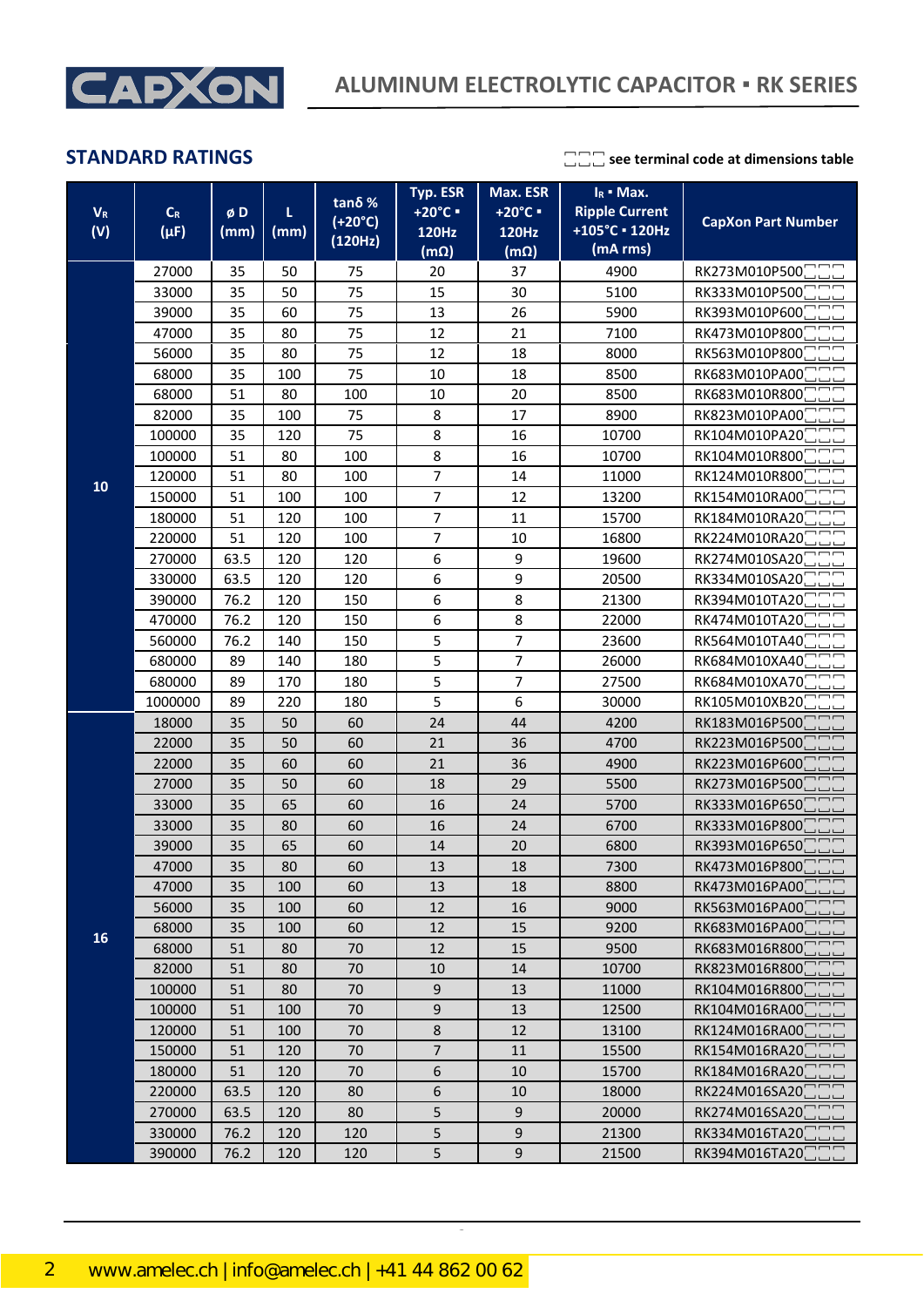

| $V_R$<br>(V) | $C_R$<br>$(\mu F)$ | øD<br>(mm)                               | L<br>(mm) | $tan δ$ %<br>$(+20°C)$<br>(120Hz) | Max. ESR<br>$I_R$ • Max.<br>Typ. ESR<br><b>Ripple Current</b><br>+20°C =<br>$+20^{\circ}$ C =<br>+105°C - 120Hz<br><b>120Hz</b><br>120Hz<br>(mA rms)<br>$(m\Omega)$<br>$(m\Omega)$ |                         | <b>CapXon Part Number</b> |               |
|--------------|--------------------|------------------------------------------|-----------|-----------------------------------|------------------------------------------------------------------------------------------------------------------------------------------------------------------------------------|-------------------------|---------------------------|---------------|
|              | 470000             | 76.2                                     | 140       | 120                               | 5<br>8                                                                                                                                                                             |                         | 24200                     | RK474M016TA40 |
|              | 470000             | 76.2                                     | 160       | 120                               | 5                                                                                                                                                                                  | $\bf 8$                 | 25500                     | RK474M016TA60 |
|              | 470000             | 89                                       | 140       | 140                               | 5                                                                                                                                                                                  | 8                       | 26500                     | RK474M016XA40 |
| 16           | 560000             | 89                                       | 140       | 140                               | $\overline{\mathbf{4}}$                                                                                                                                                            | 8                       | 28100                     | RK564M016XA40 |
|              | 680000             | 89                                       | 140       | 140                               | 4                                                                                                                                                                                  | 8                       | 28500                     | RK684M016XA40 |
|              | 1000000            | 89                                       | 220       | 140                               | $\overline{4}$                                                                                                                                                                     | 8                       | 35000                     | RK105M016XB20 |
|              | 10000              | 35                                       | 50        | 40                                | 27                                                                                                                                                                                 | 53                      | 2900                      | RK103M025P500 |
|              | 12000              | 35                                       | 50        | 40                                | 23                                                                                                                                                                                 | 44                      | 3700                      | RK123M025P500 |
|              | 15000              | 35                                       | 50        | 40                                | 21                                                                                                                                                                                 | 35                      | 5300                      | RK153M025P500 |
|              | 15000              | 35                                       | 55        | 40                                | 21                                                                                                                                                                                 | 35                      | 5500                      | RK153M025P550 |
|              | 18000              | 35                                       | 60        | 40                                | 19                                                                                                                                                                                 | 29                      | 5500                      | RK183M025P600 |
|              | 22000              | 35                                       | 60        | 40                                | 14                                                                                                                                                                                 | 24                      | 6500                      | RK223M025P600 |
|              | 22000              | 35                                       | 80        | 40                                | 14                                                                                                                                                                                 | 24                      | 7400                      | RK223M025P800 |
|              | 27000              | 35                                       | 80        | 40                                | 12                                                                                                                                                                                 | 20                      | 8000                      | RK273M025P800 |
|              | 33000              | 35                                       | 80        | 40                                | 10                                                                                                                                                                                 | 18                      | 8800                      | RK333M025P800 |
|              | 33000              | 35                                       | 100       | 40                                | 10                                                                                                                                                                                 | 9700<br>18              |                           | RK333M025PA00 |
|              | 39000              | 35                                       | 100       | 40                                | 9                                                                                                                                                                                  |                         | 10000                     | RK393M025PA00 |
|              | 47000              | 35                                       | 105       | 40                                | 8                                                                                                                                                                                  | 15                      | 11000                     | RK473M025PA05 |
|              | 47000              | 35                                       | 120       | 40                                | 8                                                                                                                                                                                  | 15                      | 11700                     | RK473M025PA20 |
|              | 47000              | 51                                       | 80        | 50                                | 8                                                                                                                                                                                  | 17                      | 12000                     | RK473M025R800 |
|              | 56000              | 51                                       | 80        | 50                                | $\overline{\mathcal{I}}$                                                                                                                                                           | 14                      | 12500                     | RK563M025R800 |
|              | 68000              | 51                                       | 80        | 50                                | 6                                                                                                                                                                                  | 13                      | 13000                     | RK683M025R800 |
|              | 68000              | 51                                       | 100       | 50                                | 6                                                                                                                                                                                  | 13                      | 14300                     | RK683M025RA00 |
|              | 82000              | 51                                       | 100       | 50                                | 6                                                                                                                                                                                  | 12                      | 14600                     | RK823M025RA00 |
| 25           | 100000             | 51                                       | 105       | 50                                | 5                                                                                                                                                                                  | 10                      | 15000                     | RK104M025RA05 |
|              | 100000             | 51                                       | 120       | 50                                | 5                                                                                                                                                                                  | 10                      | 16000                     | RK104M025RA20 |
|              | 100000             | 63.5                                     | 100       | 70                                | 5                                                                                                                                                                                  | 10                      | 16300                     | RK104M025SA00 |
|              | 120000             | 63.5                                     | 100       | 70                                | 5                                                                                                                                                                                  | 9                       | 17000                     | RK124M025SA00 |
|              | 150000             | 63.5                                     | 105       | 70                                | 5                                                                                                                                                                                  | 8                       | 18000                     | RK154M025SA05 |
|              | 150000             | 63.5                                     | 120       | 70                                | 5                                                                                                                                                                                  | 8                       | 19000                     | RK154M025SA20 |
|              | 180000             | 63.5                                     | 120       | 70                                | 4                                                                                                                                                                                  | $\overline{7}$          | 19500                     | RK184M025SA20 |
|              | 220000             | 76.2                                     | 105       | 80                                | 4                                                                                                                                                                                  | 6                       | 20000                     | RK224M025TA05 |
|              | 220000             | 76.2                                     | 115       | 80                                | $\overline{\mathbf{4}}$<br>6<br>20800                                                                                                                                              |                         |                           | RK224M025TA15 |
|              | 220000             | 76.2                                     | 120       | 80                                | 4                                                                                                                                                                                  | 6                       | 21200                     | RK224M025TA20 |
|              | 270000             | $\overline{4}$<br>5<br>76.2<br>120<br>80 |           | 21700                             | RK274M025TA20                                                                                                                                                                      |                         |                           |               |
|              | 330000             | 76.2                                     | 145       | 80                                | $\overline{4}$                                                                                                                                                                     | 5                       | 24000                     | RK334M025TA45 |
|              | 330000             | 76.2                                     | 160       | 80                                | 4                                                                                                                                                                                  | 5                       | 25000                     | RK334M025TA60 |
|              | 330000             | 89                                       | 130       | 130                               | $\overline{\mathbf{4}}$                                                                                                                                                            | 5                       | 25000                     | RK334M025XA30 |
|              | 330000             | 5<br>89<br>140<br>130<br>4<br>26000      |           | RK334M025XA40                     |                                                                                                                                                                                    |                         |                           |               |
|              | 390000             | 89                                       | 140       | 130                               | $\pmb{4}$<br>4<br>26500                                                                                                                                                            |                         | RK394M025XA40             |               |
|              | 470000             | 89                                       | 170       | 130                               | 3                                                                                                                                                                                  | $\overline{\mathbf{4}}$ | 28000                     | RK474M025XA70 |
|              | 680000             | 89                                       | 220       | 130                               | 3                                                                                                                                                                                  | 4                       | 31000                     | RK684M025XB20 |

CapXon\_Ver. 002 – 09/09/2020 3 Document Number: RK series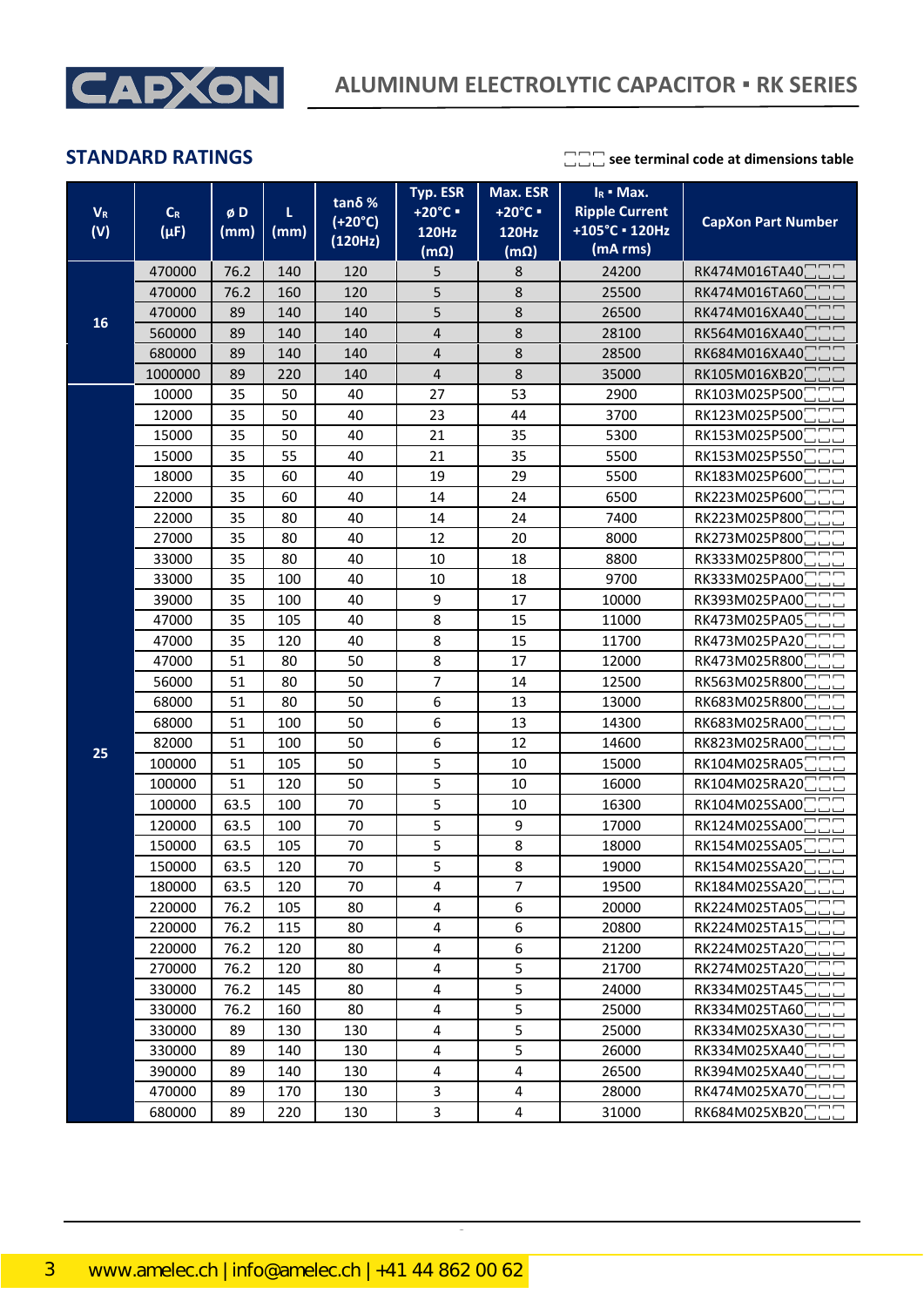

| $V_R$<br>(V) | $C_R$<br>$(\mu F)$               | øD<br>(mm) | L<br>(mm)            | tanδ%<br>$(+20°C)$<br>(120Hz) | Typ. ESR<br>+20°C =<br>120Hz | Max. ESR<br>$I_R$ • Max.<br><b>Ripple Current</b><br>+20°C =<br>+105°C · 120Hz<br><b>120Hz</b><br>(mA rms)<br>$(m\Omega)$<br>$(m\Omega)$ |       | <b>CapXon Part Number</b> |  |
|--------------|----------------------------------|------------|----------------------|-------------------------------|------------------------------|------------------------------------------------------------------------------------------------------------------------------------------|-------|---------------------------|--|
|              | 6800                             | 35         | 50                   | 30                            | 30                           | 59                                                                                                                                       | 2600  | RK682M035P500             |  |
|              | 8200                             | 35         | 50                   | 30                            | 25                           | 49                                                                                                                                       | 3300  | RK822M035P500             |  |
|              | 10000                            | 35         | 50                   | 30                            | 20                           | 40                                                                                                                                       | 3600  | RK103M035P500             |  |
|              | 10000                            | 35         | 60                   | 30                            | 20                           | 40                                                                                                                                       | 3800  | RK103M035P600             |  |
|              | 12000                            | 35         | 60                   | 30                            | 19                           | 33                                                                                                                                       | 4800  | RK123M035P600             |  |
|              | 15000                            | 35         | 60                   | 30                            | 17                           | 27                                                                                                                                       | 5600  | RK153M035P600             |  |
|              | 15000                            | 35         | 80                   | 30                            | 17                           | 27                                                                                                                                       | 6000  | RK153M035P800             |  |
|              | 18000                            | 35         | 80                   | 30                            | 15                           | 22                                                                                                                                       | 6300  | RK183M035P800             |  |
|              | 22000                            | 35         | 80                   | 30                            | 13                           | 18                                                                                                                                       | 7600  | RK223M035P800             |  |
|              | 22000                            | 35         | 100                  | 30                            | 13                           | 18                                                                                                                                       | 7900  | RK223M035PA00             |  |
|              | 27000                            | 35         | 100                  | 30                            | 11                           | 15                                                                                                                                       | 8200  | RK273M035PA00             |  |
|              | 33000                            | 35         | 120                  | 30                            | 9                            | 13                                                                                                                                       | 10200 | RK333M035PA20             |  |
|              | 33000                            | 51         | 80                   | 50                            | 9                            | 13                                                                                                                                       | 10700 | RK333M035R800             |  |
|              | 39000                            | 51         | 80                   | 50                            | $\overline{7}$               | 12                                                                                                                                       | 11000 | RK393M035R800             |  |
| 35           | 47000                            | 51         | 100                  | 50                            | 5                            | 11                                                                                                                                       | 12500 | RK473M035RA00             |  |
|              | 56000                            | 51         | 100                  | 50                            | 5                            | 11                                                                                                                                       | 13000 | RK563M035RA00             |  |
|              | 68000                            | 51         | 120                  | 50                            | 5                            | 10                                                                                                                                       | 14500 | RK683M035RA20             |  |
|              | 82000                            | 63.5       | 100                  | 60                            | 4                            | $\mathsf g$                                                                                                                              | 14800 | RK823M035SA00             |  |
|              | 100000                           | 63.5       | 120                  | 60                            | 4                            | 9                                                                                                                                        | 17600 | RK104M035SA20             |  |
|              | 120000                           | 63.5       | 120                  | 60                            | 4                            | 9                                                                                                                                        | 18000 | RK124M035SA20             |  |
|              | 150000                           | 76.2       | 120                  | 4<br>70                       |                              | 8                                                                                                                                        | 20000 | RK154M035TA20             |  |
|              | 180000                           | 76.2       | 120                  | 70                            | 4                            |                                                                                                                                          | 20500 | RK184M035TA20             |  |
|              | 220000                           | 76.2       | 140                  | 70                            | 3                            | $\overline{7}$                                                                                                                           | 23400 | RK224M035TA40             |  |
|              | 220000                           | 76.2       | 160                  | 70                            | 3                            | $\overline{7}$                                                                                                                           | 25000 | RK224M035TA60             |  |
|              | 220000                           | 89         | 130                  | 90                            | 3                            | $\overline{7}$                                                                                                                           | 24500 | RK224M035XA30             |  |
|              | 220000                           | 89         | 140                  | 90                            | 3                            | $\overline{7}$                                                                                                                           | 25000 | RK224M035XA40             |  |
|              | 270000                           | 89         | 140                  | 90                            | 3                            | $\overline{7}$                                                                                                                           | 25500 | RK274M035XA40             |  |
|              | 330000                           | 89         | 160                  | 90                            | 3                            | 6                                                                                                                                        | 30000 | RK334M035XA60             |  |
|              | 330000                           | 89         | 170                  | 90                            | 3                            | 6                                                                                                                                        | 31000 | RK334M035XA70             |  |
|              | 470000                           | 89         | 220                  | 90                            | 3                            | 6                                                                                                                                        | 34000 | RK474M035XB20             |  |
|              | 10000                            | 35         | 55                   | 30                            | 17                           | 38                                                                                                                                       | 5300  | RK103M040P550             |  |
|              | 15000                            | 35         | 80                   | 30                            | 12                           | 23                                                                                                                                       | 7400  | RK153M040P800             |  |
|              | 22000                            | 35         | 105                  | 30                            | 9                            | 17                                                                                                                                       | 9500  | RK223M040PA05             |  |
|              | 33000                            | 51         | 80                   | 50                            | 6                            | 12                                                                                                                                       | 11000 | RK333M040R800             |  |
| 40           | 47000                            | 51         | 105                  | 50                            | 5                            | 10                                                                                                                                       | 14000 | RK473M040RA05             |  |
|              | 68000                            | 51         | 105                  | 50                            | 5                            | 9                                                                                                                                        | 15000 | RK683M040RA05             |  |
|              | 100000                           | 63.5       | 105                  | 60                            | 4                            | 8                                                                                                                                        | 18000 | RK104M040SA05             |  |
|              | 4<br>150000<br>76.2<br>105<br>70 |            |                      | $\overline{7}$                | 20000                        | RK154M040TA05                                                                                                                            |       |                           |  |
|              | 220000                           | 76.2       | 143                  | 70                            | 3                            | 5                                                                                                                                        | 24000 | RK224M040TA43             |  |
|              | 3300                             | 35         | 50                   | 25                            | 47                           | 100                                                                                                                                      | 2200  | RK332M050P500             |  |
|              | 3900                             | 35         | 50                   | 25                            | 40                           | 85                                                                                                                                       | 2800  | RK392M050P500             |  |
| 50           | 4700                             | 35         | 50<br>25<br>35<br>71 |                               | 3300                         | RK472M050P500                                                                                                                            |       |                           |  |
|              | 5600                             | 35         | 50                   | 25                            | 29                           | 59                                                                                                                                       | 3500  | RK562M050P500             |  |
|              | 6800                             | 35         | 50                   | 25                            | 25                           | 49                                                                                                                                       | 3700  | RK682M050P500             |  |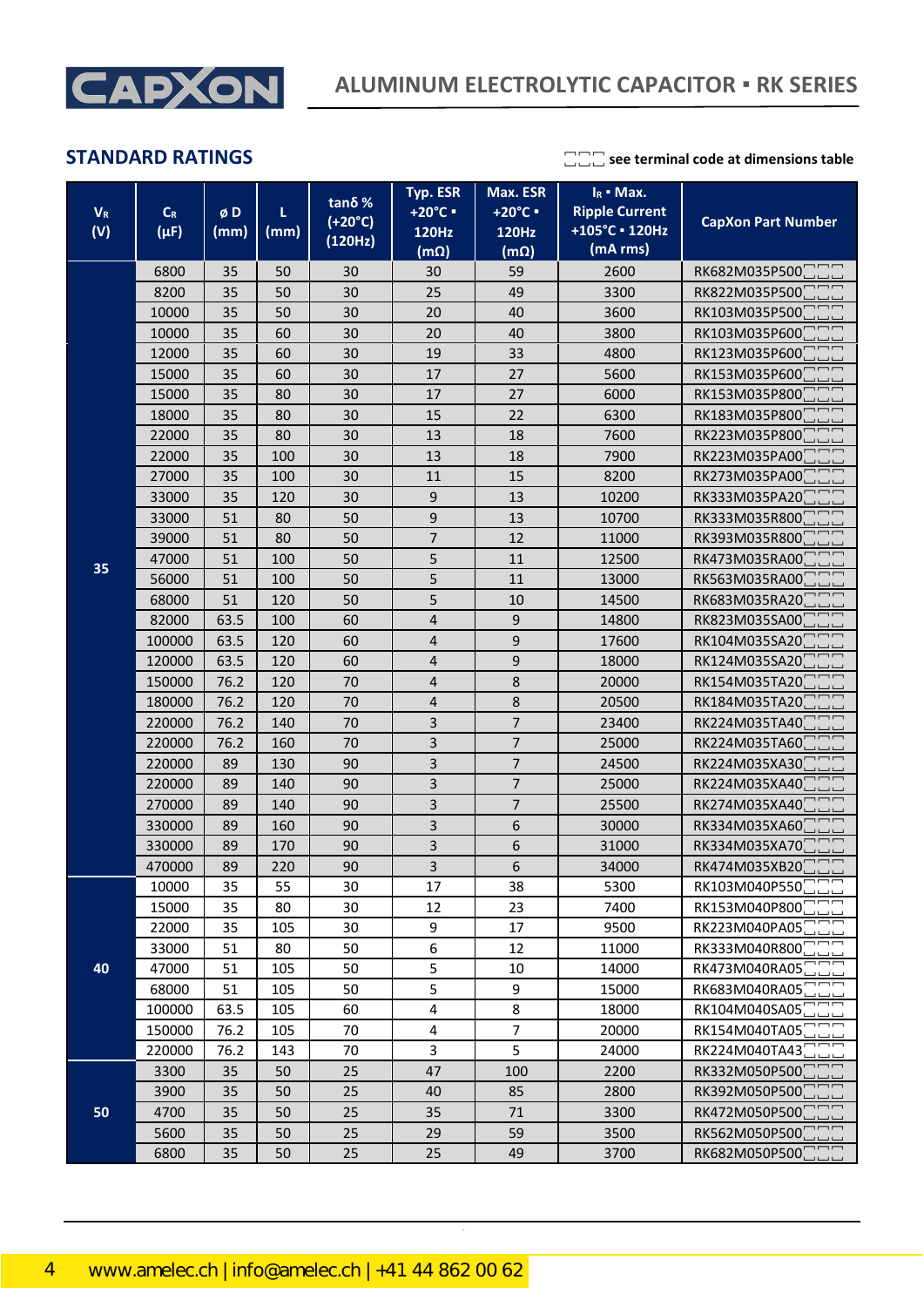

| $V_R$ | $\mathsf{C}_{\mathsf{R}}$<br>$(\mu F)$ | øD<br>(mm) |      | tanδ%<br>$(+20°C)$ | Max. ESR<br>Typ. ESR<br>+20°C =<br>+20°C ·<br>120Hz<br><b>120Hz</b> |                | $I_R$ • Max.<br><b>Ripple Current</b><br>+105°C · 120Hz | <b>CapXon Part Number</b> |  |
|-------|----------------------------------------|------------|------|--------------------|---------------------------------------------------------------------|----------------|---------------------------------------------------------|---------------------------|--|
| (V)   |                                        |            | (mm) | (120Hz)            | $(m\Omega)$                                                         | $(m\Omega)$    | (mA rms)                                                |                           |  |
|       | 6800                                   | 35         | 80   | 25                 | 25                                                                  | 49             | 4500                                                    | RK682M050P800             |  |
|       | 8200                                   | 35         | 60   | 25                 | 23                                                                  | 40             | 4500                                                    | RK822M050P600             |  |
|       | 10000                                  | 35         | 60   | 25                 | 18                                                                  | 33             | 5500                                                    | RK103M050P600             |  |
|       | 10000                                  | 35         | 80   | 25                 | 18                                                                  | 33             | 5800                                                    | RK103M050P800             |  |
|       | 12000                                  | 35         | 80   | 25                 | 15                                                                  | 28             | 6000                                                    | RK123M050P800             |  |
|       | 15000                                  | 35         | 80   | 25                 | 13                                                                  | 22             | 7600                                                    | RK153M050P800             |  |
|       | 18000                                  | 35         | 100  | 25                 | 11                                                                  | 18             | 8000                                                    | RK183M050PA00             |  |
|       | 22000                                  | 35         | 120  | 25                 | 9                                                                   | 15             | 9800                                                    | RK223M050PA20             |  |
|       | 22000                                  | 51         | 80   | 30                 | 9                                                                   | 18             | 10000                                                   | RK223M050R800             |  |
|       | 27000                                  | 51         | 80   | 30                 | 8                                                                   | 15             | 10200                                                   | RK273M050R800             |  |
|       | 33000                                  | 51         | 100  | 30                 | $\overline{7}$                                                      | 13             | 11200                                                   | RK333M050RA00             |  |
|       | 33000                                  | 51         | 115  | 30                 | $\overline{7}$                                                      | 13             | 11500                                                   | RK333M050RA15             |  |
|       | 33000                                  | 51         | 120  | 30                 | $\overline{7}$                                                      | 13             | 12000                                                   | RK333M050RA20             |  |
| 50    | 39000                                  | 51         | 120  | 30                 | $\overline{7}$                                                      | 12             | 13200                                                   | RK393M050RA20             |  |
|       | 47000                                  | 51         | 120  | 30                 | 6                                                                   | 11             | 14500                                                   | RK473M050RA20             |  |
|       | 47000                                  | 63.5       | 100  | 50                 | 6                                                                   | 11             | 14500                                                   | RK473M050SA00             |  |
|       | 56000                                  | 63.5       | 100  | 50                 | 6                                                                   | 9              | 14600                                                   | RK563M050SA00             |  |
|       | 68000                                  | 63.5       | 115  | 50                 | 6                                                                   | 8              | 16000                                                   | RK683M050SA15             |  |
|       | 68000                                  | 63.5       | 120  | 50                 | 6                                                                   | 8              | 16600                                                   | RK683M050SA20             |  |
|       | 82000                                  | 76.2       | 120  | 60                 | 5                                                                   | $\overline{7}$ | 18900                                                   | RK823M050TA20             |  |
|       | 100000                                 | 76.2       | 120  | 60                 | 5                                                                   | $\overline{7}$ | 19500                                                   | RK104M050TA20             |  |
|       | 120000                                 | 76.2       | 120  | 60                 | $\overline{\mathbf{5}}$                                             | $\overline{7}$ | 20000                                                   | RK124M050TA20             |  |
|       | 150000                                 | 89         | 130  | 80                 | 5                                                                   | $\overline{7}$ | 22500                                                   | RK154M050XA30             |  |
|       | 150000                                 | 89         | 140  | 80                 | 5                                                                   | $\overline{7}$ | 23900                                                   | RK154M050XA40             |  |
|       | 180000                                 | 89         | 140  | 80                 | $\overline{\mathbf{4}}$                                             | 6              |                                                         | 24200<br>RK184M050XA40    |  |
|       | 180000                                 | 89         | 155  | 80                 | $\overline{\mathbf{4}}$                                             | 6              | 25000                                                   | RK184M050XA55             |  |
|       | 220000                                 | 89         | 170  | 80                 | $\overline{\mathbf{4}}$                                             | 6              | 26500                                                   | RK224M050XA70             |  |
|       | 330000                                 | 89         | 220  | 80                 | $\overline{\mathbf{4}}$                                             | 6              | 32000                                                   | RK334M050XB20             |  |
|       | 2200                                   | 35         | 50   | 20                 | 65                                                                  | 120            | 2100                                                    | RK222M063P500             |  |
|       | 2700                                   | 35         | 50   | 20                 | 46                                                                  | 98             | 2300                                                    | RK272M063P500             |  |
|       | 3300                                   | 35         | 50   | 20                 | 42                                                                  | 80             | 2500                                                    | RK332M063P500             |  |
|       | 3900                                   | 35         | 50   | 20                 | 37                                                                  | 68             | 2800                                                    | RK392M063P500             |  |
|       | 4700                                   | 35         | 50   | 20                 | 30                                                                  | 56             | 3500                                                    | RK472M063P500             |  |
|       | 4700                                   | 35         | 55   | 20                 | 30                                                                  | 56             | 4400                                                    | RK472M063P550             |  |
|       | 5600                                   | 35         | 60   | 20                 | 26                                                                  | 47             | 4700                                                    | RK562M063P600             |  |
| 63    | 6800                                   | 35         | 60   | 20                 | 22                                                                  | 39             | 5300                                                    | RK682M063P600             |  |
|       | 6800                                   | 35         | 80   | 20                 | 22                                                                  | 39             | 6000                                                    | RK682M063P800             |  |
|       | 8200                                   | 35         | 80   | 20                 | 18                                                                  | 32             | 6200                                                    | RK822M063P800             |  |
|       | 10000                                  | 35         | 80   | 20                 | 14                                                                  | 27             | 7200                                                    | RK103M063P800             |  |
|       | 10000                                  | 35         | 100  | 20                 | 14                                                                  | 27             | 7800                                                    | RK103M063PA00             |  |
|       | 10000                                  | 35         | 105  | 20                 | 14                                                                  | 27             | 8100                                                    | RK103M063PA05             |  |
|       | 12000                                  | 35         | 100  | 20                 | 12                                                                  | 22             | 8300                                                    | RK123M063PA00             |  |
|       | 15000                                  | 35         | 120  | 20                 | 10                                                                  | 19             | 8800                                                    | RK153M063PA20             |  |
|       | 15000                                  | 51         | 80   | 25                 | 10                                                                  | 19             | 9500                                                    | RK153M063R800□□□          |  |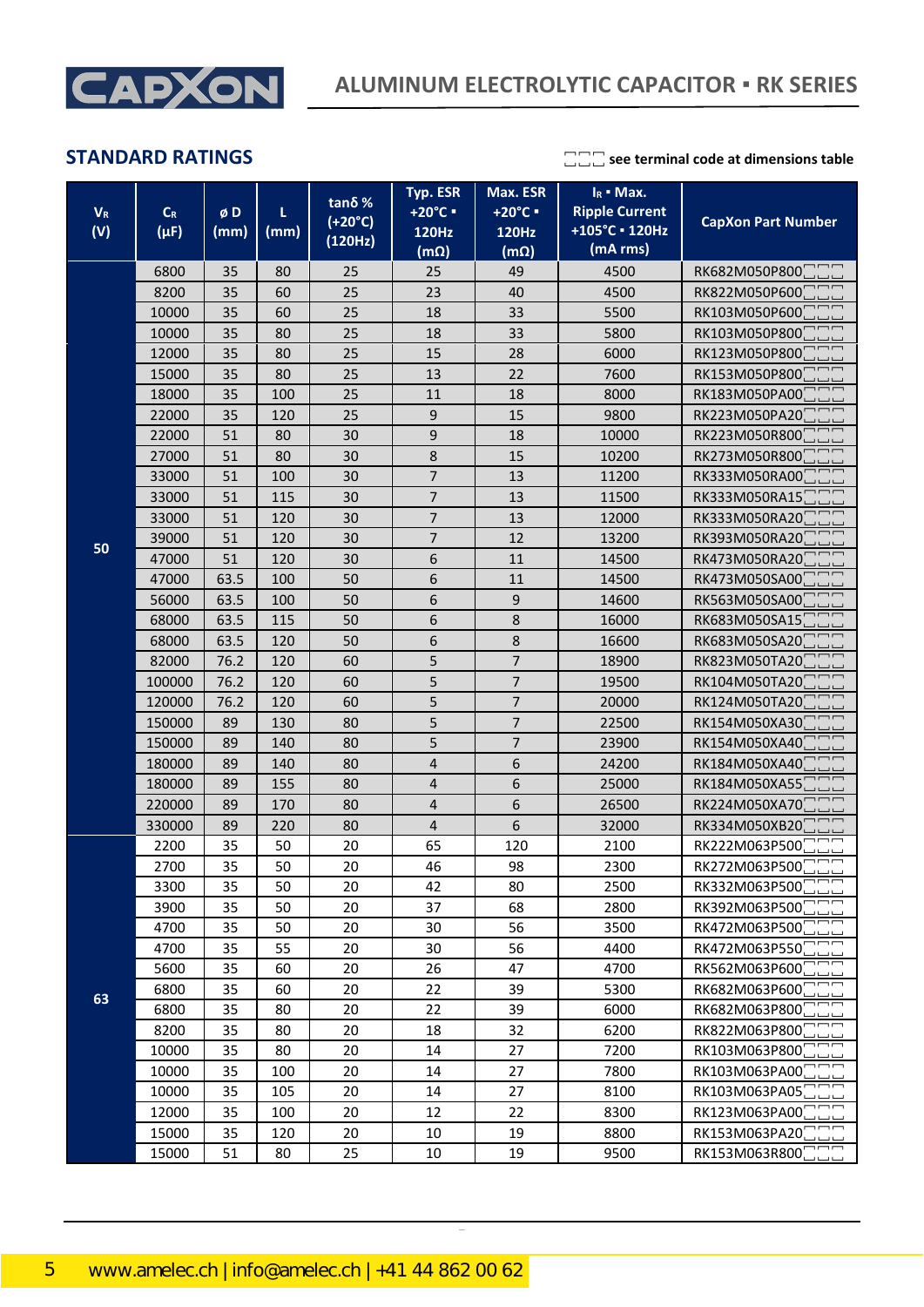

|       |                            |      |      | tanδ%     | Typ. ESR                | Max. ESR       | $I_R$ • Max.          |                            |
|-------|----------------------------|------|------|-----------|-------------------------|----------------|-----------------------|----------------------------|
| $V_R$ | $C_R$                      | øD   | L    | $(+20°C)$ | +20°C =                 | +20°C =        | <b>Ripple Current</b> | <b>CapXon Part Number</b>  |
| (V)   | $(\mu F)$                  | (mm) | (mm) | (120Hz)   | <b>120Hz</b>            | 120Hz          | +105°C · 120Hz        |                            |
|       |                            |      |      |           | $(m\Omega)$             | $(m\Omega)$    | (mA rms)              |                            |
|       | 18000                      | 51   | 80   | 25        | 9                       | 17             | 10000                 | RK183M063R800              |
|       | 22000                      | 51   | 100  | 25        | $\overline{7}$          | 14             | 11000                 | RK223M063RA00              |
|       | 22000                      | 51   | 105  | 25        | $\overline{7}$          | 14             | 12000                 | RK223M063RA05              |
|       | 27000                      | 51   | 120  | 25        | 6                       | 12             | 12500                 | RK273M063RA20              |
|       | 33000                      | 51   | 120  | 25        | 6                       | 11             | 14000                 | RK333M063RA20              |
|       | 33000                      | 63.5 | 100  | 30        | 6                       | 11             | 14500                 | RK333M063SA00              |
|       | 33000                      | 63.5 | 105  | 30        | 6                       | 11             | 15000                 | RK333M063SA05              |
|       | 39000                      | 63.5 | 100  | 30        | 5                       | 11             | 15000                 | RK393M063SA00              |
|       | 47000                      | 63.5 | 105  | 30        | 5                       | 10             | 17000                 | RK473M063SA05              |
|       | 56000                      | 63.5 | 120  | 30        | 5                       | 9              | 18000                 | RK563M063SA20              |
| 63    | 68000                      | 63.5 | 140  | 30        | 4                       | 8              | 19500                 | RK683M063SA40              |
|       | 68000                      | 76.2 | 105  | 40        | 4                       | 8              | 19000                 | RK683M063TA05              |
|       | 68000                      | 76.2 | 120  | 40        | 4                       | 8              | 20000                 | RK683M063TA20              |
|       | 82000                      | 76.2 | 140  | 40        | 4                       | 8              | 21000                 | RK823M063TA40              |
|       | 100000                     | 76.2 | 140  | 40        | 4                       | $\overline{7}$ | 22500                 | RK104M063TA40              |
|       | 100000                     | 76.2 | 145  | 40        | 4                       | 7              | 23000                 | RK104M063TA45              |
|       | 100000                     | 89   | 130  | 60        | 4                       | $\overline{7}$ | 24000                 | RK104M063XA30              |
|       | 120000                     | 89   | 140  | 60        | $\pmb{4}$               | 7              | 25000                 | RK124M063XA40              |
|       | 150000                     | 89   | 160  | 60        | 4                       | 6              | 27000                 | RK154M063XA60              |
|       | 150000                     | 89   | 170  | 60        | 4                       | 6              | 28000                 | RK154M063XA70              |
|       | 220000                     | 89   | 220  | 60        | 3                       | 5              | 29500                 | RK224M063XB20              |
|       | 2200                       | 35   | 50   | 20        | 63                      | 120            | 2400                  | RK222M080P500              |
|       | 2700                       | 35   | 50   | 20        | 45                      | 98             | 2700                  | RK272M080P500              |
|       | 3300                       | 35   | 50   | 20        | 40                      | 80             | 3000                  | RK332M080P500              |
|       | 3900                       | 35   | 60   | 20        | 35                      | 68             | 3400                  | RK392M080P600              |
|       | 4700                       | 35   | 60   | 20        | 28                      | 56             | 4600                  | RK472M080P600              |
|       | 5600                       | 35   | 80   | 20        | 25                      | 47             | 5000                  | RK562M080P800              |
|       | 6800                       | 35   | 80   | 20        | 21                      | 39             | 5500                  | RK682M080P800              |
|       | 8200                       | 35   | 100  | 20        | 17                      | 32             | 6500                  | RK822M080PA00              |
|       | 10000                      | 35   | 120  | 20        | 13                      | 27             | 8500                  | RK103M080PA20              |
|       | 12000                      | 51   | 80   | 20        | 12                      | 22             | 8600                  | RK123M080R800 <sup>-</sup> |
|       | 15000                      | 51   | 100  | 20        | 9                       | 18             | 10000                 | RK153M080RA00              |
| 80    | 18000                      | 51   | 120  | 20        | $\,$ 8 $\,$             | 15             | 10500                 | RK183M080RA20              |
|       | 22000                      | 51   | 100  | 20        | $\overline{7}$          | 12             | 13000                 | RK223M080RA00              |
|       | 22000                      | 51   | 120  | 20        | $\overline{7}$          | 12             | 13500                 | RK223M080RA20              |
|       | 22000                      | 63.5 | 100  | 25        | $\overline{7}$          | 15             | 13700                 | RK223M080SA00              |
|       | 27000                      | 63.5 | 100  | 25        | $\boldsymbol{6}$        | 12             | 14000                 | RK273M080SA00              |
|       | 33000                      | 51   | 140  | 20        | 6                       | 11             | 14000                 | RK333M080RA40              |
|       | 33000                      | 76.2 | 100  | 30        | 6                       | 11             | 15000                 | RK333M080TA00              |
|       | 39000                      | 76.2 | 100  | 30        | 5                       | 10             | 15000                 | RK393M080TA00              |
|       | 47000                      | 63.5 | 140  | 25        | 5                       | 9              | 16500                 | RK473M080SA40              |
|       | 47000<br>76.2<br>120<br>30 |      | 5    | 9         | 16500                   | RK473M080TA20  |                       |                            |
|       | 56000                      | 76.2 | 120  | 30        | 5                       | 8              | 18500                 | RK563M080TA20              |
|       | 68000                      | 76.2 | 140  | 30        | $\sqrt{4}$              | $\overline{7}$ | 22000                 | RK683M080TA40              |
|       | 82000                      | 89   | 130  | 50        | $\overline{\mathbf{4}}$ | $\overline{7}$ | 22500                 | RK823M080XA30              |

CapXon\_Ver. 002 – 09/09/2020 6 Document Number: RK series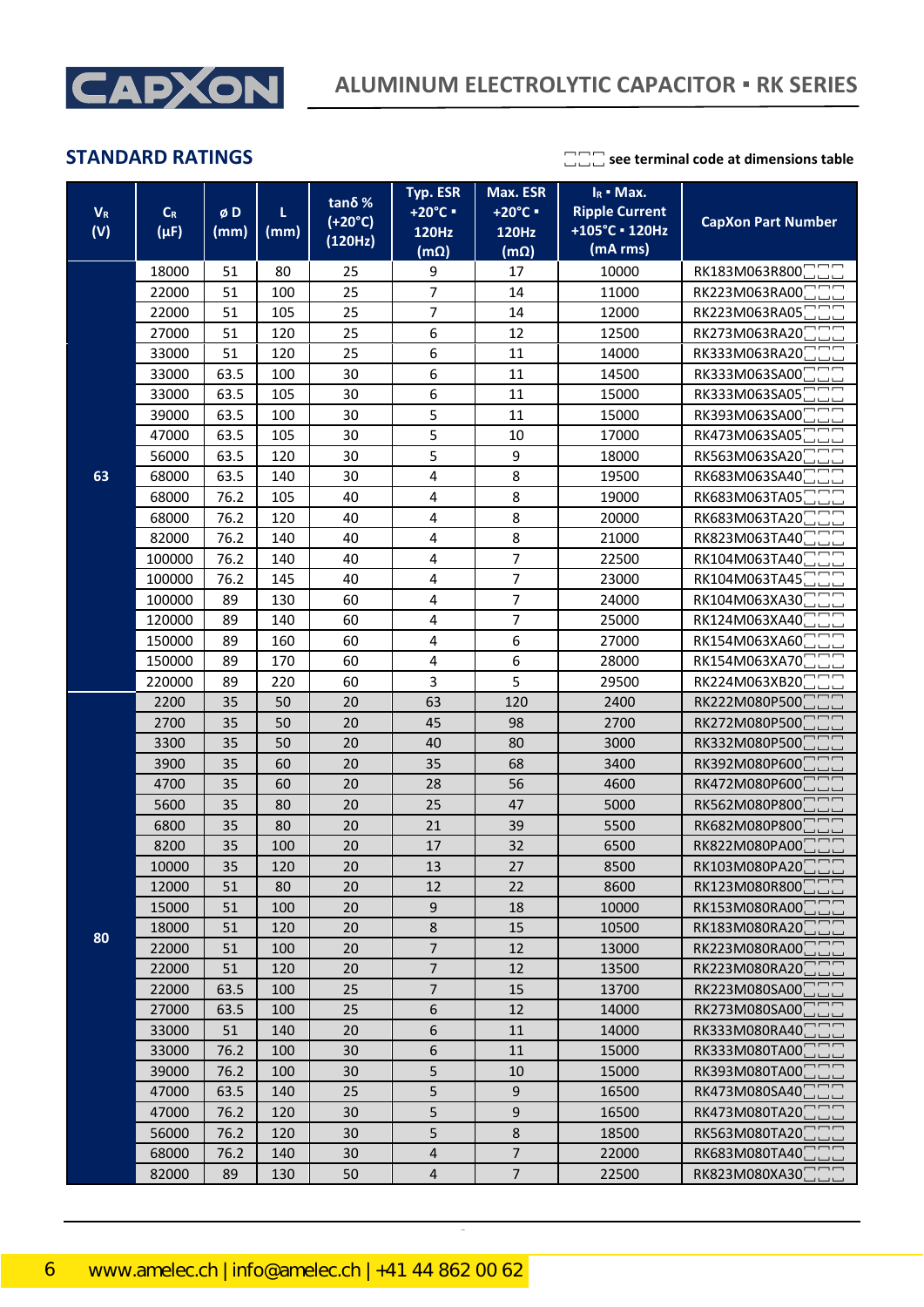

| $V_R$ | $C_R$     | øD           | L                                                    | tanδ%                                       | Typ. ESR<br>+20°C =                     | Max. ESR<br>+20°C = | $I_R$ • Max.<br><b>Ripple Current</b> |                             |  |
|-------|-----------|--------------|------------------------------------------------------|---------------------------------------------|-----------------------------------------|---------------------|---------------------------------------|-----------------------------|--|
| (V)   | $(\mu F)$ | (mm)<br>(mm) |                                                      | $(+20°C)$<br>(120Hz)                        | 120Hz                                   | 120Hz               | +105°C · 120Hz                        | <b>CapXon Part Number</b>   |  |
|       |           |              |                                                      |                                             | $(m\Omega)$                             | $(m\Omega)$         | (mA rms)                              |                             |  |
|       | 100000    | 89           | 160                                                  | 50                                          | 4                                       | 6                   | 24800                                 | RK104M080XA60               |  |
| 80    | 100000    | 89           | 170                                                  | 50                                          | $\pmb{4}$                               | 6                   | 25000                                 | RK104M080XA70               |  |
|       | 150000    | 89           | 220                                                  | 50                                          | $\overline{\mathbf{4}}$                 | 6                   | 27000                                 | RK154M080XB20               |  |
|       | 1000      | 35           | 50                                                   | 15                                          | 65                                      | 120                 | 1400                                  | RK102M100P500               |  |
|       | 1500      | 35           | 50                                                   | 15                                          | 52                                      | 104                 | 2200                                  | RK152M100P500               |  |
|       | 1800      | 35           | 50                                                   | 15                                          | 43                                      | 85                  | 2700                                  | RK182M100P500               |  |
|       | 2200      | 35           | 50                                                   | 15                                          | 35                                      | 70                  | 3000                                  | RK222M100P500               |  |
|       | 2200      | 35           | 60                                                   | 15                                          | 35                                      | 60                  | 4100                                  | RK222M100P600               |  |
|       | 2700      | 35           | 60                                                   | 15                                          | 29                                      | 55                  | 4700                                  | RK272M100P600               |  |
|       | 3300      | 35           | 80                                                   | 15                                          | 24                                      | 48                  | 5700                                  | RK332M100P800               |  |
|       | 3900      | 35           | 80                                                   | 15                                          | 21                                      | 42                  | 6000                                  | RK392M100P800               |  |
|       | 4700      | 35           | 100                                                  | 15                                          | 18                                      | 35                  | 6500                                  | RK472M100PA00               |  |
|       | 4700      | 35           | 105                                                  | 15                                          | 18                                      | 35                  | 6700                                  | RK472M100PA05               |  |
|       | 4700      | 51           | 80                                                   | 20                                          | 18                                      | 35                  | 6500                                  | RK472M100R800               |  |
|       | 5600      | 35           | 100                                                  | 15                                          | 15                                      | 30                  | 6800                                  | RK562M100PA00               |  |
|       | 6800      | 35           | 120                                                  | 15                                          | 12                                      | 24                  | 7000                                  | RK682M100PA20               |  |
|       | 6800      | 51           | 80                                                   | 20                                          | 12                                      | 24                  | 8700                                  | RK682M100R800               |  |
|       | 6800      | 51           | 100                                                  | 20                                          | 12                                      | 19                  | 9500                                  | RK682M100RA00               |  |
|       | 8200      | 51           | 80                                                   | 20                                          | 9                                       | 32                  | 10000                                 | RK822M100R800               |  |
|       | 10000     | 51           | 100                                                  | 20                                          | $\overline{7}$                          | 14                  | 10500                                 | RK103M100RA00               |  |
|       | 10000     | 51           | 105                                                  | 20                                          | $\overline{7}$                          | 14                  | 11000                                 | RK103M100RA05               |  |
|       | 10000     | 51           | 120                                                  | 20                                          | $\overline{\mathcal{I}}$<br>12500<br>14 |                     |                                       | RK103M100RA20               |  |
|       | 12000     | 51           | 120                                                  | 20                                          | 6                                       | 12                  | 13000                                 | RK123M100RA20               |  |
| 100   | 15000     | 63.5         | 100                                                  | 25                                          | 5                                       | 10                  | 14500                                 | RK153M100SA00               |  |
|       | 15000     | 63.5         | 105                                                  | 25                                          | 5                                       | 10                  | 15000                                 | RK153M100SA05               |  |
|       | 15000     | 63.5         | 120                                                  | 25                                          | 5                                       | 10                  | 16000                                 | RK153M100SA20               |  |
|       | 18000     | 63.5         | 100                                                  | 25                                          | 5                                       | 10                  | 16000                                 | RK183M100SA00               |  |
|       | 22000     | 63.5         | 120                                                  | 25                                          | 5                                       | 9                   | 16500                                 | RK223M100SA20               |  |
|       | 22000     | 76.2         | 100                                                  | 30                                          | 5                                       | 9                   | 16500                                 | RK223M100TA00               |  |
|       | 22000     | 76.2         | 105                                                  | 30                                          | 5                                       | 9                   | 17000                                 | RK223M100TA05               |  |
|       | 22000     | 76.2         | 120                                                  | 30                                          | 5                                       | 9                   | 18000                                 | RK223M100TA20 <sup>-1</sup> |  |
|       | 27000     | 76.2         | 120                                                  | 30                                          | $\pmb{4}$                               | 9                   | 18500                                 | RK273M100TA20               |  |
|       | 33000     | 76.2         | 120                                                  | 30                                          | $\pmb{4}$                               | 8                   | 16000                                 | RK333M100TA20 <sup>-1</sup> |  |
|       | 33000     | 76.2         | 130                                                  | 30                                          | 4                                       | 8                   | 19500                                 | RK333M100TA30               |  |
|       | 33000     | 76.2         | 140                                                  | 30                                          | 8<br>4<br>20500                         |                     | RK333M100TA40                         |                             |  |
|       | 33000     | 76.2         | 145                                                  | 30                                          | 8<br>$\pmb{4}$<br>21000                 |                     |                                       | RK333M100TA45               |  |
|       | 39000     | 76.2         | 140                                                  | 30                                          | 8<br>4                                  |                     | 21000                                 | RK393M100TA40               |  |
|       | 47000     | 76.2         | 160                                                  | 30                                          | $\pmb{4}$                               | 8                   | 23000                                 | RK473M100TA60               |  |
|       | 47000     | 89           | 130                                                  | 30                                          | 4                                       | 8                   | 22000                                 | RK473M100XA30               |  |
|       | 47000     | 89           | 140                                                  | 30                                          | $\pmb{4}$                               | 8                   | 23500                                 | RK473M100XA40               |  |
|       | 56000     | 89           | 140                                                  | $\overline{\mathbf{3}}$<br>7<br>24000<br>30 |                                         | RK563M100XA40       |                                       |                             |  |
|       | 68000     | 89           | $\mathbf{3}$<br>$\overline{7}$<br>25500<br>160<br>30 |                                             | RK683M100XA60                           |                     |                                       |                             |  |
|       | 68000     | 89           | 170                                                  | 30                                          | $\mathsf 3$<br>$\overline{7}$<br>26000  |                     | RK683M100XA70                         |                             |  |
|       | 100000    | 89           | 220                                                  | 30                                          | 3                                       | $\overline{7}$      | 28000                                 | RK104M100XB20               |  |
|       | 100000    | 89           | 230                                                  | 30                                          | 3                                       | 7                   | 30000                                 | RK104M100XB30               |  |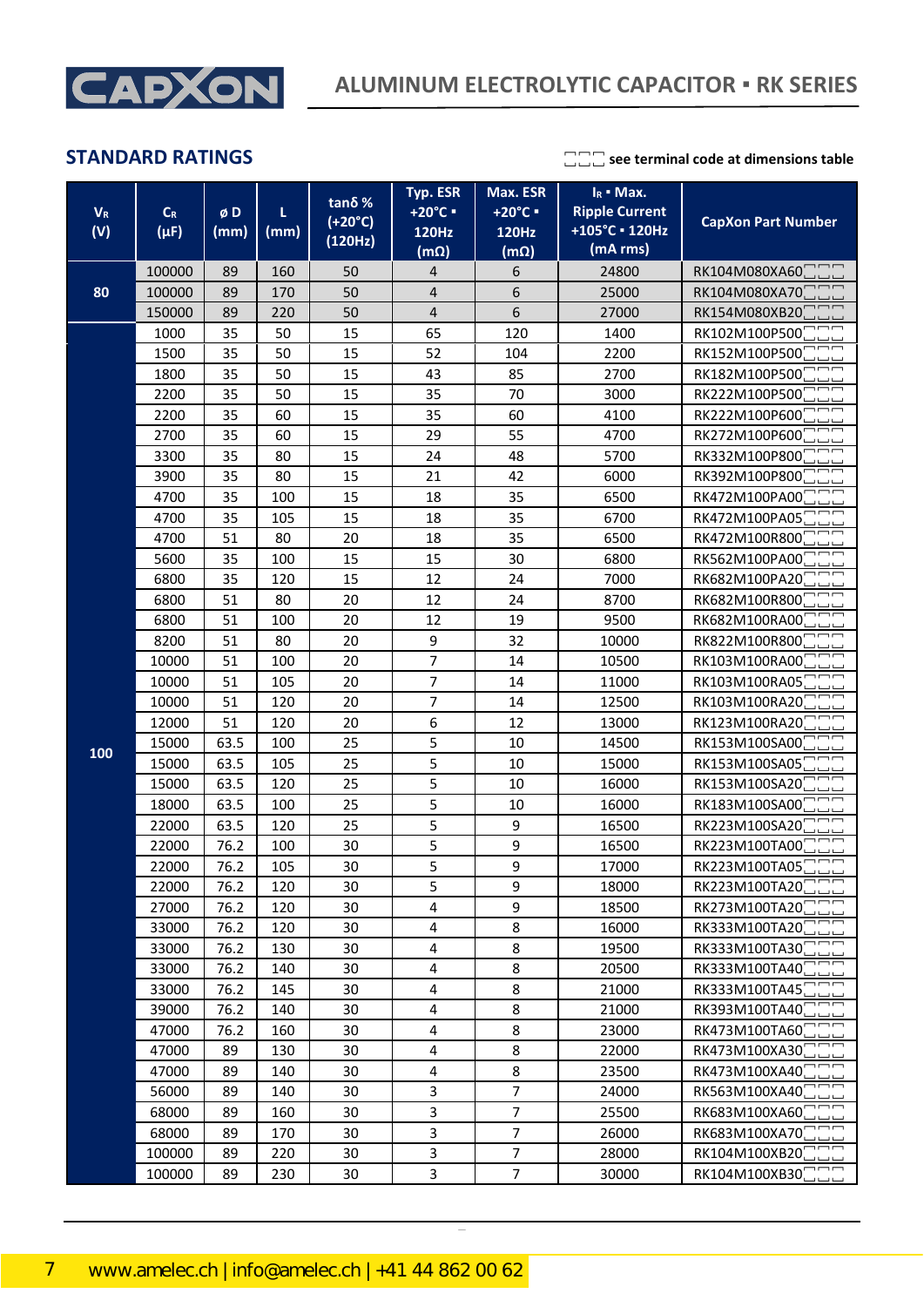

### **DIMENSIONS ▪ Ring clamp mounting ▪ All dimensions in mm**





|                 |           |                        | Dimensions (mm) with insulating sleeve |         |             | Min. Full             | Max.                  | <b>Terminal</b> |
|-----------------|-----------|------------------------|----------------------------------------|---------|-------------|-----------------------|-----------------------|-----------------|
| <b>Terminal</b> | $D \pm 2$ | L±3                    | $L1 \pm 3$                             | D1 max. | $A \pm 0.5$ | <b>Thread</b><br>(mm) | <b>Torque</b><br>(Nm) | code            |
| M <sub>5</sub>  | 35        | $50 - 120$             | $56.5 \approx 126.5$                   | 8.3     | 12.7        | 8                     | 2                     | A50             |
| M <sub>5</sub>  | 51        | $50 - 140$             | $56.5 \approx 146.5$                   | 10.3    | 22          | 8                     | 2                     | A50             |
| M <sub>5</sub>  | 63.5      | $80 \, \degree \, 140$ | $86.5 \approx 146.5$                   | 10.3    | 28.6        | 8                     | 2                     | A50             |
| M <sub>5</sub>  | 63.5      | $80 - 140$             | $86.5 \approx 146.5$                   | 13      | 28.6        | 8                     | 2                     | A53             |
| M <sub>5</sub>  | 76.2      | $100 - 240$            | $106.5 \approx 246.5$                  | 10.3    | 31.8        | 12                    | 2.5                   | A50             |
| M <sub>5</sub>  | 76.2      | $100 - 240$            | $106.5 \approx 246.5$                  | 13      | 31.8        | 12                    | 2.5                   | A53             |
| M6              | 76.2      | $100 \approx 240$      | $106.5 \approx 246.5$                  | 13      | 31.8        | 12                    | 2.5                   | A63             |
| M6              | 76.2      | $100 \approx 240$      | $106.5 \approx 246.5$                  | 17.5    | 31.8        | 12                    | 2.5                   | A67             |
| M6              | 89        | $100 - 240$            | $106.5 \approx 246.5$                  | 13      | 31.8        | 12                    | 2.5                   | A63             |
| M <sub>6</sub>  | 89        | $100 \div 240$         | $106.5 \approx 246.5$                  | 17.5    | 31.8        | 12                    | 2.5                   | A67             |

CapXon\_Ver. 002 – 09/09/2020 8 Document Number: RK series

### **DIMENSIONS ▪ Threaded stud mounting ▪ All dimensions in mm**

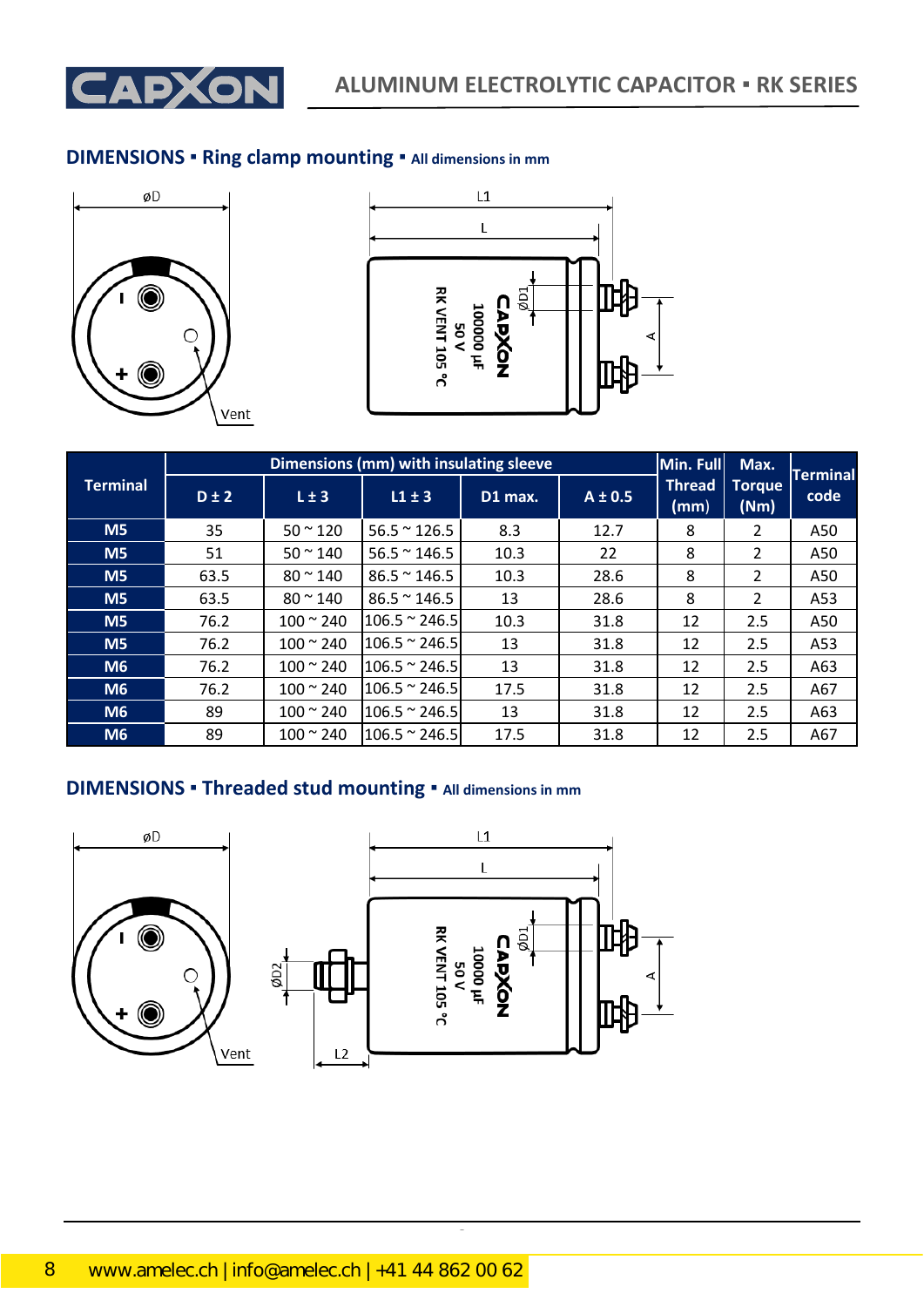

|                 |           |                   | Dimensions (mm) with insulating sleeve |              |                        |                |                | Min. Full             | Max.                  | <b>Terminal</b> |
|-----------------|-----------|-------------------|----------------------------------------|--------------|------------------------|----------------|----------------|-----------------------|-----------------------|-----------------|
| <b>Terminal</b> | $D \pm 2$ | $L \pm 3$         | $L1 \pm 3$                             | $ 12 \pm 1 $ | D <sub>1</sub><br>max. | D <sub>2</sub> | $A \pm$<br>0.5 | <b>Thread</b><br>(mm) | <b>Torque</b><br>(Nm) | code            |
| M <sub>5</sub>  | 35        | $50 - 120$        | $56.5 \approx 126.5$                   | 12           | 8.3                    | M8             | 12.7           | 8                     | $\overline{2}$        | E50             |
| M <sub>5</sub>  | 51        | $50 \approx 140$  | $56.5 \approx 146.5$                   | 16           | 10.3                   | M12            | 22             | 8                     | $\mathcal{P}$         | E50             |
| M <sub>5</sub>  | 63.5      | $80 \approx 140$  | $86.5 \approx 146.5$                   | 16           | 10.3                   | M12            | 28.6           | 8                     | $\mathcal{P}$         | E50             |
| M <sub>5</sub>  | 63.5      | $80 \approx 140$  | $86.5 \approx 146.5$                   | 16           | 13                     | M12            | 28.6           | 8                     | $\mathcal{P}$         | E53             |
| M <sub>5</sub>  | 76.2      | $100 \approx 240$ | $106.5 \approx 246.5$                  | 16           | 10.3                   | M12            | 31.8           | 12                    | 2.5                   | E50             |
| M <sub>5</sub>  | 76.2      | $100 - 240$       | $106.5 \approx 246.5$                  | 16           | 13                     | M12            | 31.8           | 12                    | 2.5                   | E53             |
| <b>M6</b>       | 76.2      | $100 \approx 240$ | $106.5 \approx 246.5$                  | 16           | 13                     | M12            | 31.8           | 12                    | 2.5                   | E63             |
| <b>M6</b>       | 76.2      | $100 \approx 240$ | $106.5 \approx 246.5$                  | 16           | 17.5                   | M12            | 31.8           | 12                    | 2.5                   | E67             |
| M <sub>6</sub>  | 89        | $100 \approx 240$ | $106.5 \approx 246.5$                  | 16           | 13                     | M12            | 31.8           | 12                    | 2.5                   | E63             |
| <b>M6</b>       | 89        | $100 - 240$       | $106.5 \approx 246.5$                  | 16           | 17.5                   | M12            | 31.8           | 12                    | 2.5                   | E67             |

### **DIMENSIONS ▪ Threaded stud mounting ▪ All dimensions in mm**

### **ACCESSORIES**

- The capacitors are supplied with suitable screws, serrated washers and plain washers. Accessories are not fastened to the capacitor.
- Suitable ring clamps and further assembly material see packaging information "Accessories".

#### **V**<sub>R</sub> (V) *ØD* **(mm) <b>Figuency** (Hz) *Frequency* (Hz) *Frequency* (Hz) **50/60 100/120 1k 10k ≥ 50k 10 ~ 50 | 35 ~ 89 0.95 1 1.05 1.09 1.12 63 ~ 80 35** 0.9 1 1 1.1 1.18 1.22 **50 ~ 89** 0.95 1 1.05 1.09 1.12 **100 35** 0.8 1 1.22 1.3 1.33 **50** 0.9 1 1 1.1 1.18 1.22 **63.5 ~ 89** 0.95 1 1 1.05 1.09 1.12

## **MULTIPLIER K<sup>f</sup> FOR RIPPLE CURRENT VS. FREQUENCY**

## **PRECAUTIONS, GUIDELINES AND PACKAGING INFORMATON**

Unless otherwise agreed in individual specifications, all products are subject to our "General Precautions and Guidelines" as well as our "Packaging Information". Please refer to the following links in the table.

| ، و و ـ                                     |                              |                  |
|---------------------------------------------|------------------------------|------------------|
| <b>General Precautions &amp; Guidelines</b> | <b>Packaging Information</b> | <b>3D Models</b> |

CapXon\_Ver. 002 – 09/09/2020 9 Document Number: RK series